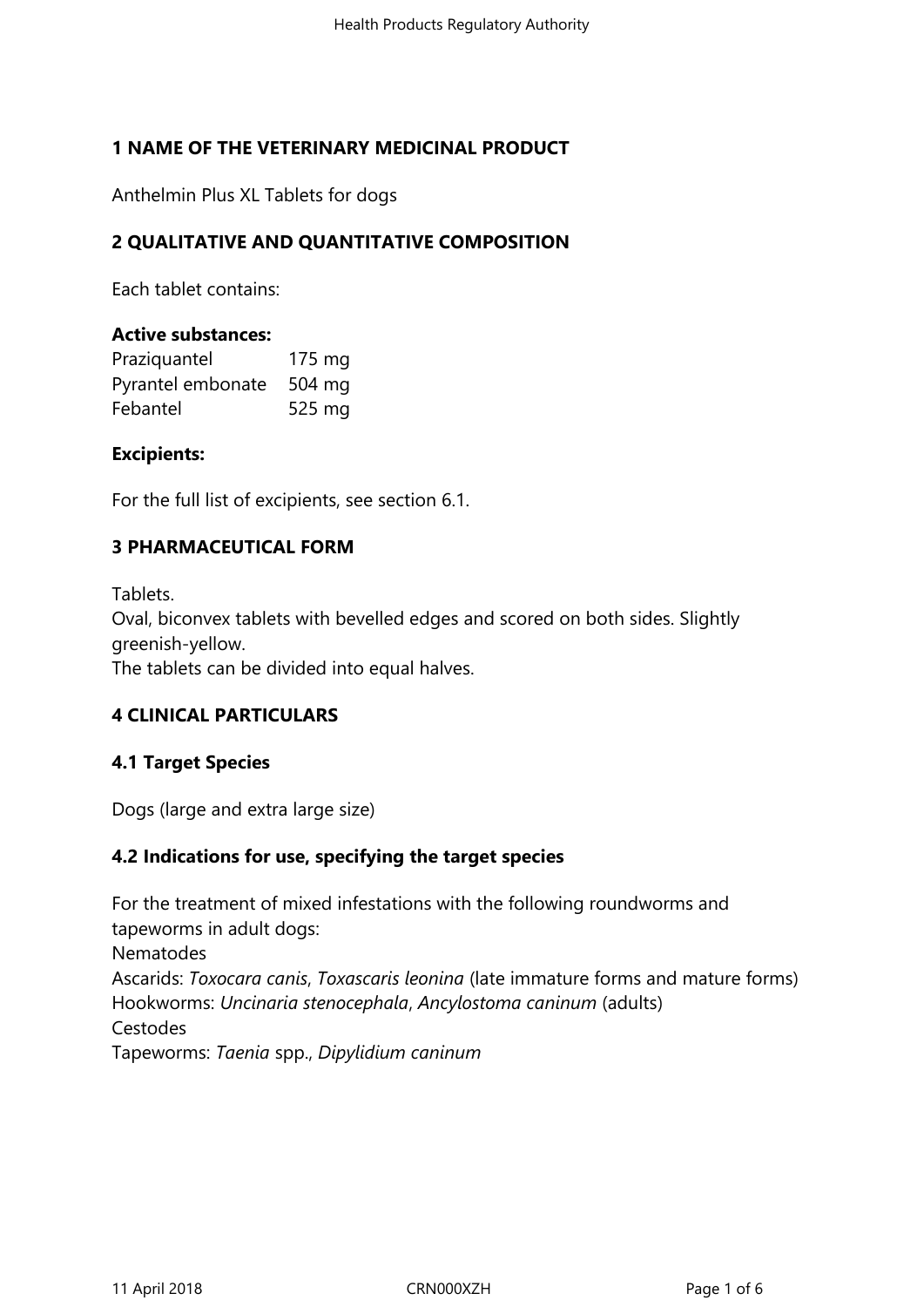# **4.3 Contraindications**

Do not use simultaneously with piperazine compounds.

Do not use in animals with a known hypersensitivity to the active substance or to any of excipients.

Do not exceed the stated dose when treating pregnant bitches.

### **4.4 Special warnings for each target species**

Fleas serve as intermediate hosts for one common type of tapeworm – *Dipylidium caninum*. Tapeworm infestation is certain to re-occur unless control of intermediate hosts such as fleas, mice etc is undertaken.

Parasite resistance to any particular class of anthelmintic may develop following frequent, repeated use of an anthelmintic of that class.

### **4.5 Special precautions for use**

Special precautions for use in animals

This product is not recommended for use in dogs under 17.5 kg bodyweight. Any part-used tablets should be discarded.

Special precautions to be taken by the person administering the veterinary medicinal product to animals

In the interests of good hygiene, persons administering the tablet directly to a dog or by adding it to the dog's food, should wash their hands afterwards.

In case of accidental ingestion, seek medical advice and show the package leaflet to the physician.

### **4.6 Adverse reactions (frequency and seriousness)**

None known.

### **4.7 Use during pregnancy, lactation or lay**

Consult a veterinary surgeon before treating pregnant animals for roundworms. The product may be used during lactation (see Section 4.3 and 4.9). Do not use in bitches during the first two-thirds of pregnancy.

### **4.8 Interaction with other medicinal products and other forms of interaction**

Do not use simultaneously with piperazine as the anthelmintic effects of pyrantel and piperazine (used in many worming products for dogs) may be antagonized. Concurrent use with other cholinergic compounds can lead to toxicity.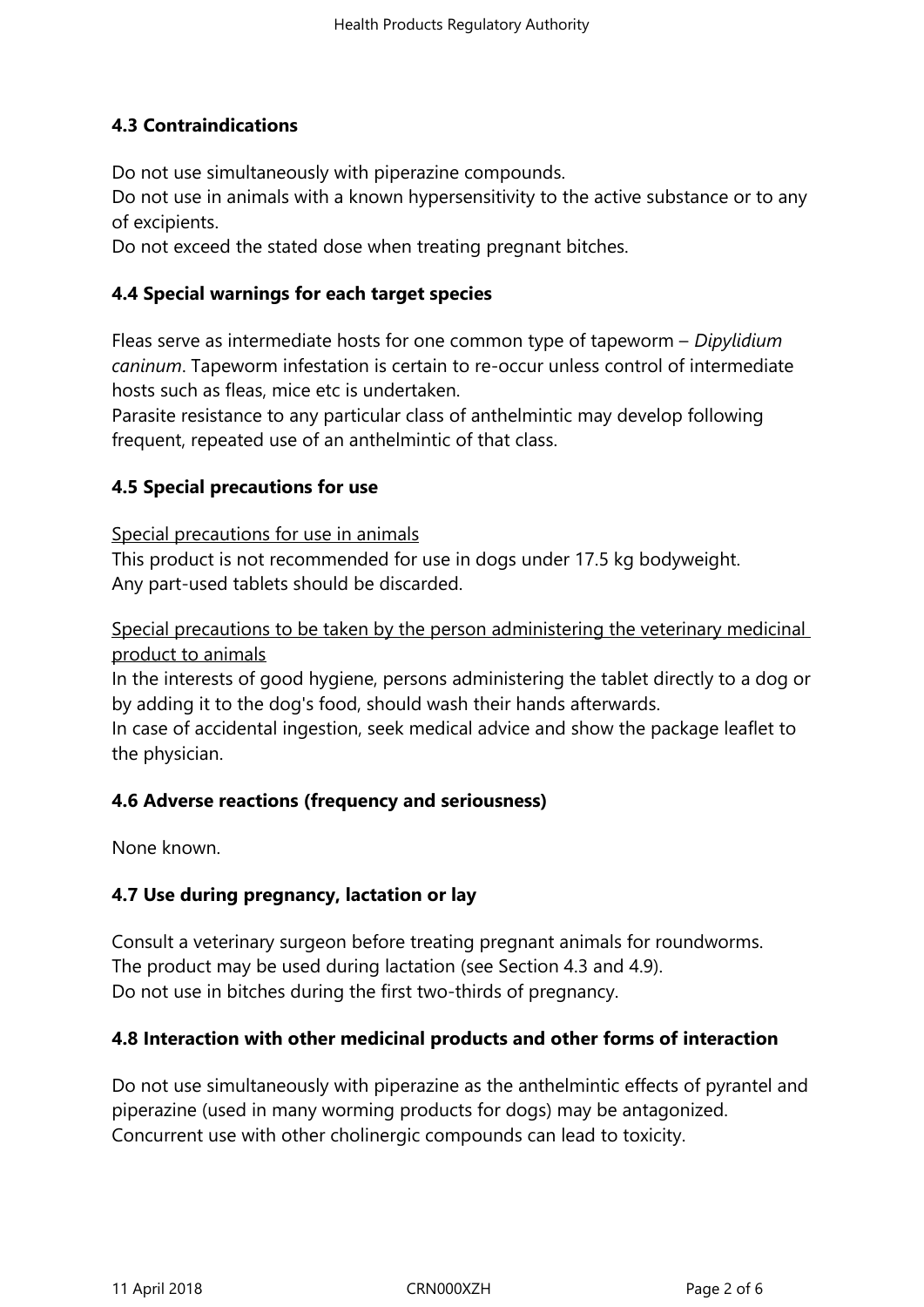### **4.9 Amounts to be administered and administration route**

For oral administration.

**Dosage** 

The recommended dose rates are: 15 mg/kg bodyweight febantel, 14.4 mg/kg pyrantel and 5 mg/kg praziquantel. This is equivalent to 1 tablet per 35 kg bodyweight.

Tablets may be halved to allow accuracy of dosing.

Administration and Duration of Treatment

No restriction of access to food is required either before or after administration of the product.

To ensure administration of a correct dose, body weight should be determined as accurately as possible.

For the control of *Toxocara*, nursing bitches should be dosed 2 weeks after giving birth and every 2 weeks until weaning.

In the event of a heavy roundworm infestation, a repeat dose should be given after 14 days.

For adult dogs, a single dose should be used. The advice of a veterinarian should be sought regarding the need for and frequency of repeat treatment.

### **4.10 Overdose (symptoms, emergency procedures, antidotes), if necessary**

Veterinary medicinal product is well tolerated in dogs. In safety studies of up to five times the recommended dose gave rise to occasional vomiting.

# **4.11 Withdrawal period(s)**

Not applicable.

# **5 PHARMACOLOGICAL or IMMUNOLOGICAL PROPERTIES**

Pharmacotherapeutic group: Anthelmintics, Benzimidazoles and related substances. ATCvet code: QP52AC55

### **5.1 Pharmacodynamic properties**

The product contains anthelmintics active against roundworms and tapeworms. The product contains three active substances: febantel, pyrantel embonate (pamoate) and praziquantel, a partially hydrogenated pyrazino-isoquinoline derivative used widely as an anthelmintic for both human and veterinary use.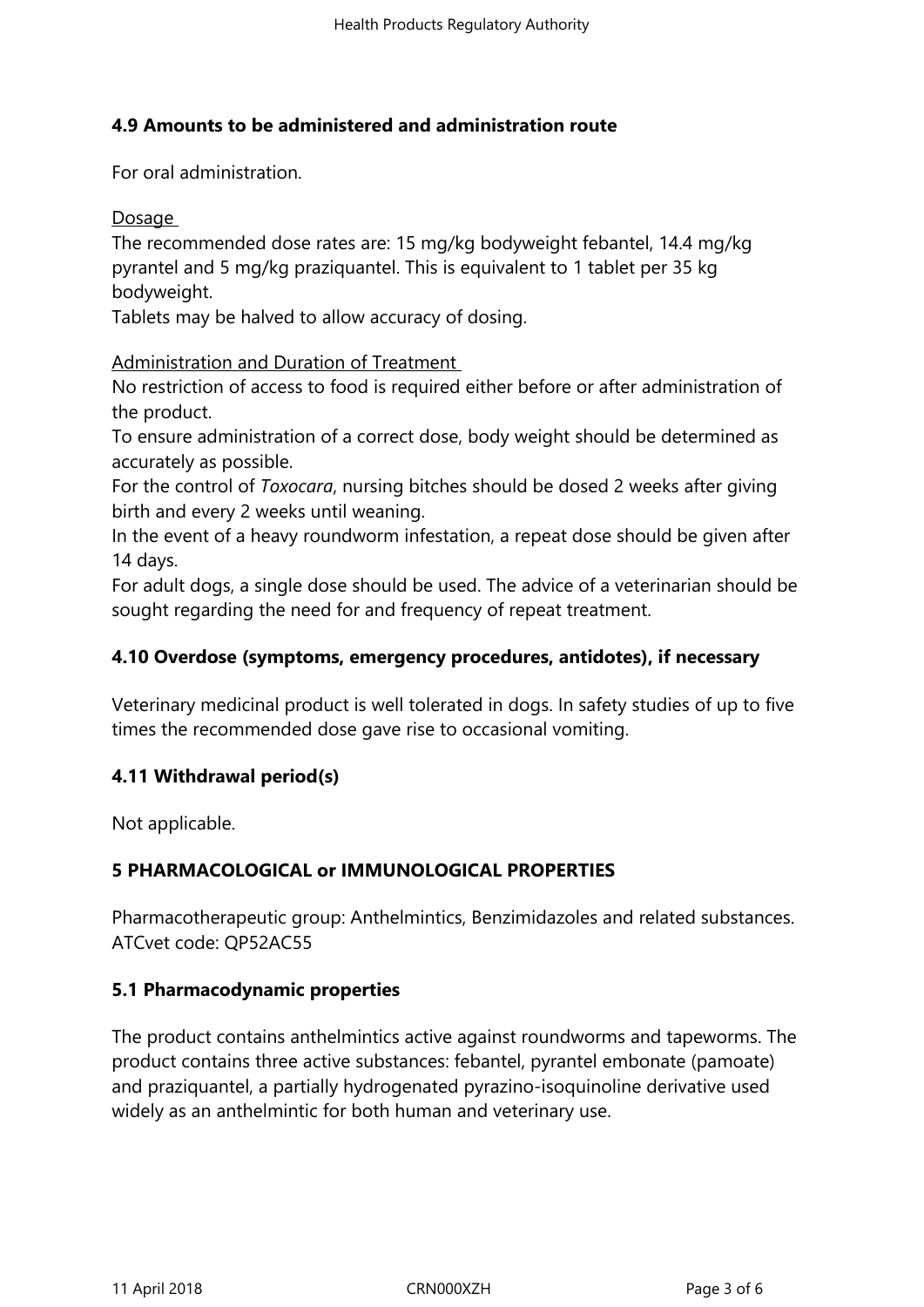Pyrantel acts as a cholinergic agonist. Its mode of action is to stimulate nicotinic cholinergic receptors of the parasite, induce spastic paralysis and thereby allow removal from the gastro-intestinal (GI) system by peristalsis.

With the mammalian system febantel undergoes ring closure forming fenbendazole and oxfendazole. It is these chemical entities which exert the anthelmintic effect by inhibition of tubulin polymerization. Formation of microtubules is thereby prevented, resulting in disruption to structures vital to the normal functioning of the helminth. Glucose uptake, in particular, is affected, leading to depletion in cell ATP. The parasite dies upon exhaustion of its energy reserves, which occurs 2 – 3 days later. Praziquantel is very rapidly absorbed and distributed throughout the parasite. Both *in vitro* and *in vivo* studies have shown that praziquantel causes severe damage to the parasite integument, resulting in contraction and paralysis. There is an almost instantaneous tetanic contraction of the parasite musculature and a rapid vacuolisation of the syncytial tegument. This rapid contraction has been explained by changes in divalent cation fluxes, especially calcium.

In this fixed combination product pyrantel and febantel act synergistically against all relevant nematodes in dogs. In particular, the activity spectrum covers *Toxocara canis*, *Toxascaris leonina*, *Uncinaria stenocephala* and *Ancylostoma caninum*. The spectrum of activity of praziquntel covers also cestode species in dogs, in particular *Taenia* spp. and *Dipylidium caninum*. Praziquantel acts against adult and immature forms of these parasites.

### **5.2 Pharmacokinetic particulars**

Perorally administered praziquantel is absorbed almost completely from the intestinal tract. After absorption, the drug is distributed to all organs. Praziquantel is metabolized into inactive forms in the liver and secreted in bile. It is excreted within 24 hours to more than 95 % of the administered dosage. Only traces of non-metabolised praziquantel are excreted.

The pamoate salt of pyrantel has low aqueous solubility, an attribute that reduces absorption from the gut and allows the drug to reach and be effective against parasites in the large intestine. Because of the low systemic absorption of pyrantel pamoate, there is very little danger of adverse reactions/toxicity in the host. Following absorption, pyrantel pamoate is quickly and almost completely metabolized into inactive metabolites that are excreted rapidly in the urine.

Febantel is absorbed relatively rapidly and metabolized to a number of metabolites including fenbendazole and oxfendazole, which have anthelmintic activity.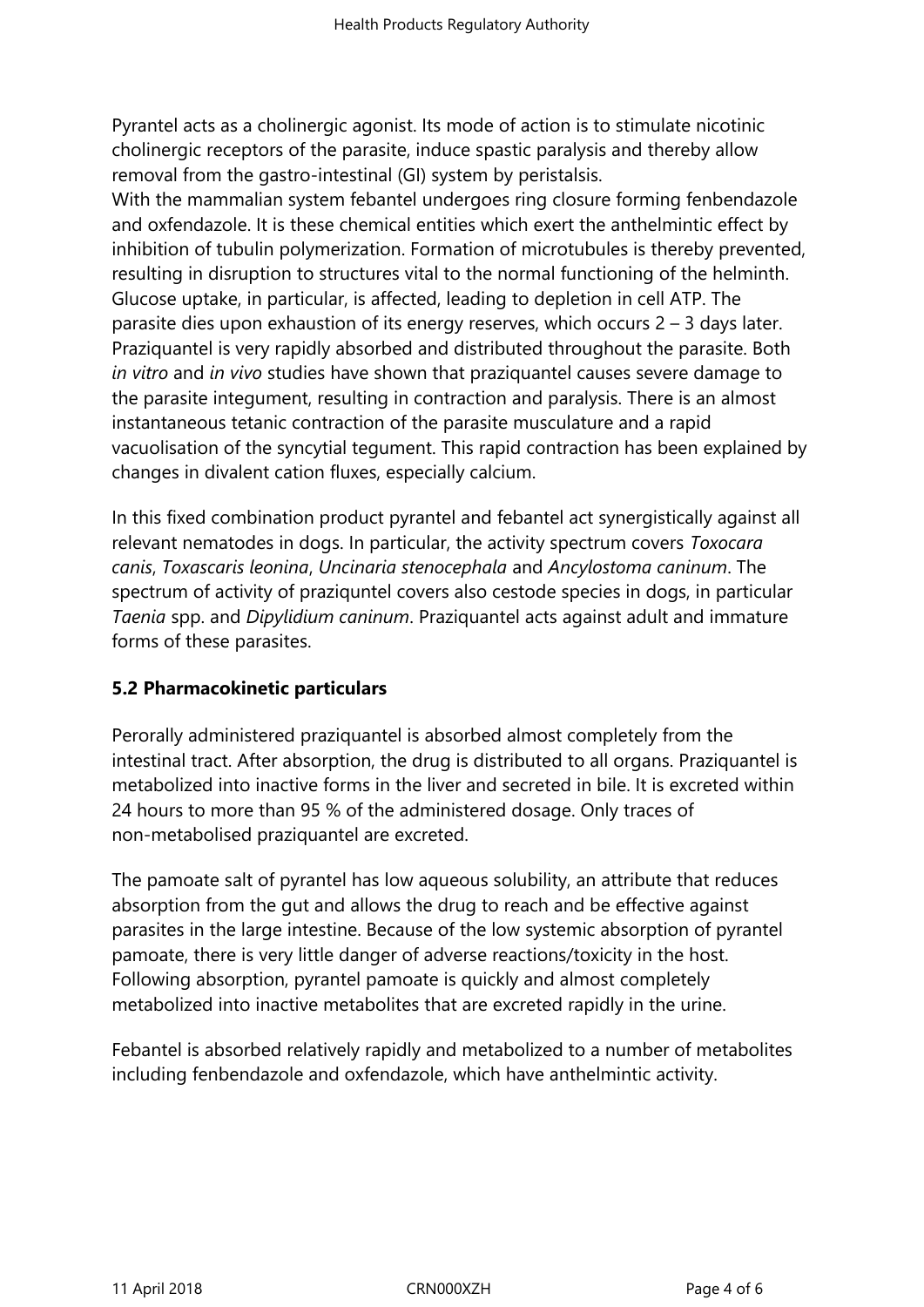### **6 PHARMACEUTICAL PARTICULARS**

### **6.1 List of excipients**

Lactose Monohydrate Maize Starch Povidone K-30 Sodium Lauryl Sulfate Microcrystalline Cellulose Colloidal Anhydrous Silica Magnesium Stearate

### **6.2 Major incompatibilities**

None known.

### **6.3 Shelf-life**

Shelf-life of the veterinary medicinal product as packaged for sale: 3 years.

## **6.4 Special precautions for storage**

This medicinal product does not require any special storage conditions.

### **6.5 Nature and composition of immediate packaging**

OPA/Al/PVC-Al blister. Cardboard box containing 2, 4, 10, 12, 24, 30, 50, 60, 100 or 102 tablets. Not all pack sizes may be marketed.

# **6.6 Special precautions for the disposal of unused veterinary medicinal products or waste materials derived from the use of such products**

Any unused veterinary medicinal product or waste materials derived from such veterinary medicinal product should be disposed of in accordance with local requirements.